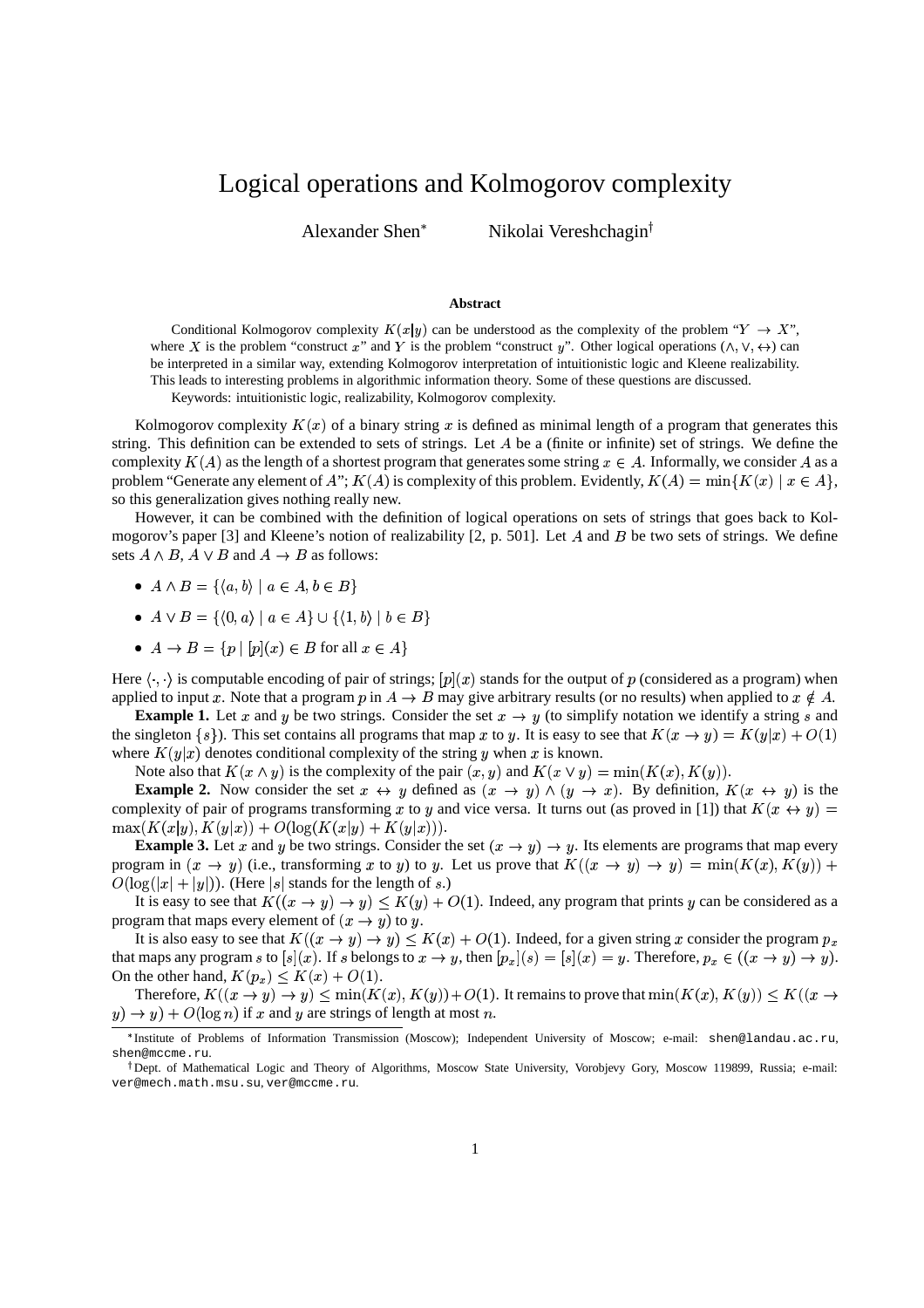Let s be a program in  $(x \to y) \to y$ . Let S be the set of all strings of length at most n. For any function  $\tau: S \to S$  we fix some program  $l_{\tau}$  that computes this function; therefore, we have  $|S|^{|S|}$  different programs  $l_{\tau}$ . A pair  $(u, v) \in S \times S$  is called *s-coherent* if  $[s](l_\tau) = v$  for any function  $\tau$  such that  $\tau(u) = v$ . (Note that we do not require that  $[s](p) = v$  for any program  $p \in (u \rightarrow v)$ .)

By definition the pair  $(x, y)$  is s-coherent. Other coherent pairs may exist. (For example, if  $s(p) = y$  for any p, then any pair  $(x', y)$  is s-coherent. If  $s(p) = p(x)$  for any p, then any pair  $(x, y')$  will be s-coherent.) However, either all coherent pairs have  $x$  as the first component or all coherent pairs have  $y$  as the second component. To prove that, it is enough to prove the following statement: if  $(x', y')$  and  $(x'', y'')$  are s-coherent pairs then either  $x' = x''$  or  $y' = y''$ . If it is not the case and  $x' \neq x''$ ,  $y \neq y''$ , consider a function  $\tau$  such that  $\tau(x') = y'$  and  $\tau(x'') = y''$ . Then we have  $[s](l_{\tau}) = y'$  and  $[s](l_{\tau}) = y''$  at the same time, which is impossible, since  $y' \neq y$ .

If all s-coherent pairs have x as the first component, then  $K(x) \le K(s) + O(\log n)$ , because we can find x when s and  $n$  are given (searching for a  $s$ -coherent pair and taking its first component). Similarly, if all  $s$ -coherent pairs have y as the second component, then  $K(y) \le K(s) + O(\log n)$ . Therefore,  $\min(K(x), K(y)) \le K(s) + O(\log n)$ . (End of the proof.)

Similar argument can be used to prove that  $\min(K(x), K(z)) \le K((x \to y) \to z) + O(\log n)$  for any strings x, y, z having length at most n. Indeed, let t be a program in  $(x \to y) \to z$ . A triple  $(x, y, z)$  is called t-coherent if  $t(l_\tau) = z$  for any  $\tau$  such that  $\tau(x) = y$ . If two triples  $(x', y', z')$  and  $(x'', y'', z'')$  are t-coherent then either  $x' = x''$ or  $z' = z''$ . Therefore, either x or z can be reconstructed from t.

In particular, for  $x = z$  we get  $K((x \rightarrow y) \rightarrow x) = K(x) + O(\log n)$ .

**Example 4.** For any three strings  $x, y, z$  having length at most *n* we have  $K((x \vee y) \rightarrow z)$  $\max(K(z|x), K(z|y)) + O(\log n)$ . This was recently proved by Andrei Muchnik with a very nice argument. One direction is easy:  $K(z|x) = K(x \to z) \leq K((x \vee y) \to z)$ ; for the same reason  $K(z|y) \leq K((x \vee y) \to z)$ . To prove the reverse inequality, Muchnik assumes that  $K(z|x) < k$  and  $K(z|y) < k$  and proves that one can find a "fingerprint" f of z having length k such that z can be reconstructed from f and x and also from f and y. The proof uses expander graphs and will be published elsewhere.

**Question.** Let  $A(p, q, \ldots)$  be a propositional formula with connectivities  $\wedge, \vee, \rightarrow$ . For any strings  $x, y, \ldots$ consider the set  $A(x, y, \dots)$  defined in a natural way. The question is whether  $K(A(x, y, \dots))$  is determined by complexities  $K(x)$ ,  $K(y)$ ... and conditional complexities of their combinations up to  $O(\log n)$ -term if  $x, y, \ldots$  are strings of length at most  $n$ . Examples 1–4 support this conjecture.

**Remark 1.** The goal of Kolmogorov and Kleene was to provide an interpretation of the intuitionistic logic. Following this idea, we can prove the following statement: if  $A(p,q,\ldots)$  is provable in the intuitionistic propositional calculus (IPC), then  $K(A(x, y, \dots)) = O(1)$  for any strings x, y,.... Indeed, there exists a string s that belongs to  $A(x, y, \dots)$  for all  $x, y, \dots$  (induction by the length of the proof in IPC). See also [4] where a slightly different approach using Scott domains is used.

We do not know whether the reverse implication is true (i.e., whether  $K(A(x, y, \dots)) = O(1)$  implies that A is provable in IPC) for any propositional formula A containing  $\wedge$ ,  $\vee$  and  $\rightarrow$ . It is easy to see, however, that if  $K(A(x, y, \dots)) = O(1)$  then A is provable in classical propositional calculus.

**Remark 2.** It is easy to see that

$$
K(B) \le K(A) + K(A \to B) + O(\log K(A \to B)))
$$

Indeed, one can combine (self-delimiting encoding of) a program from  $A \rightarrow B$  and (encoding of) any element of A to get an encoding of some element of  $B$ .

We can combine this remark with the previous one: if  $A(p,q,...) \rightarrow B(p,q,...)$  is provable in IPC, then  $K(B(x,y,...)) \leq K(A(x,y,...)) + O(1)$  for all strings  $x,y,...$  For example, the formula  $(x \vee y) \rightarrow ((x \rightarrow y))$  $\ell(y) \to y$ ) is provable in IPC, therefore  $K((x \to y) \to y)) \le K(x \lor y) + O(1) = \min(K(x), K(y)) + O(1)$  (as we mentioned in example 3 above).

**Example 5.** The Pierce law  $((x \rightarrow y) \rightarrow x) \rightarrow x$  (being provable in classical logic) is not provable in IPC. However, Pierce law has low complexity:  $K(((x \rightarrow y) \rightarrow x) \rightarrow x) = O(\log n)$  for any strings x, y of length at most n. Indeed, let s belong to  $(x \to y) \to x$ . This time call a pair  $(u, v) \in S \times S$  s-coherent if  $[s](l_\tau) = u$  for any  $\tau$  such that  $\tau(u) = v$ . If  $(u, v)$  is s-coherent then  $u = x$ , since otherwise there exists  $\tau$  with  $\tau(x) = y$ ,  $\tau(u) = v$  and we have  $x = [s](l_x) = u$ . Given s find an s-coherent pair and output its first component. This instruction describes a program from  $((x \rightarrow y) \rightarrow x) \rightarrow x$  of complexity  $\log n$  (note that we need to know n).

Recalling Remark 2, we see again that  $K(x) \le K((x \rightarrow y) \rightarrow x) + O(\log n)$  (cf. Example 3, last sentence).